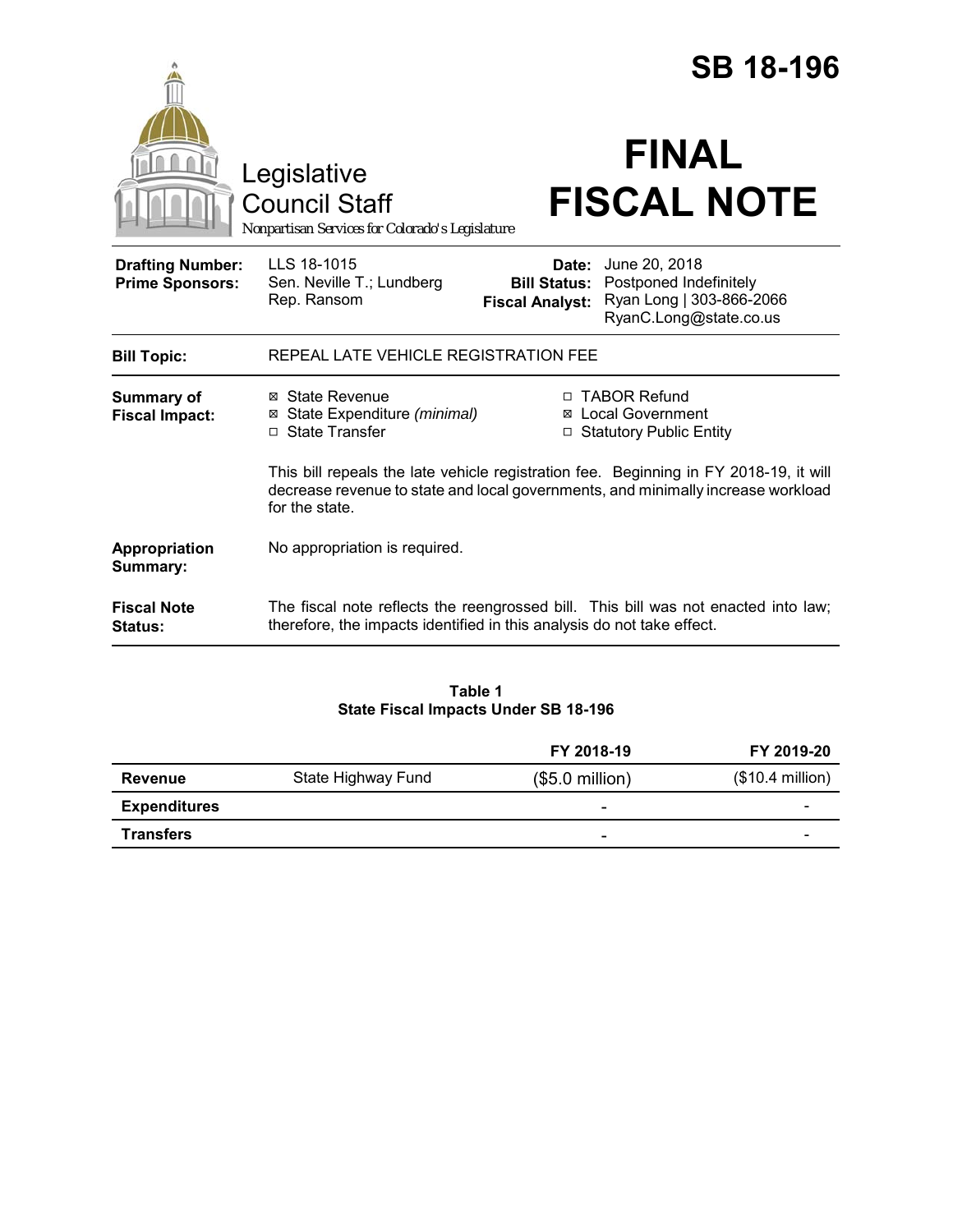June 20, 2018

### **Summary of Legislation**

Under current law, motor vehicle registrations expire on the last day of the month at the end of each 12-month registration period. A 30-day grace period is granted before late fees are assessed. If a vehicle is not registered with the Department of Revenue (DOR) within the timeframe required by law, the vehicle owner is subject to a late fee of \$25 for each month; the total late fee is capped at \$100. Of this fee revenue, the first \$10 is credited to the county government registering a vehicle, and the remaining revenue is deposited into the Highway Users Tax Fund (HUTF) for subsequent distribution to the State Highway Fund (60 percent), counties (22 percent), and municipalities (18 percent).

The bill repeals the late vehicle registration fee for all motor vehicle types, as of January 1, 2019.

### **Assumptions**

In FY 2016-17, approximately \$25.2 million in late fees were collected from 498,209 vehicles. Of this fee, approximately 80 percent was deposited in the HUTF and approximately 20 percent was retained by counties from the first \$10 of late fees. To estimate the HUTF distribution, the fiscal note uses the December 2017 Legislative Council forecast and assumes the distribution of funds to the HUTF and counties will remain the same.

### **State Revenue**

This bill is expected to reduce State Highway Fund revenue from late vehicle registration fee collections by approximately \$5.0 million in FY 2018-19, and by approximately \$10.4 million in FY 2019-20 and thereafter. The first year impact is adjusted to account for the January 1, 2019, effective date. Table 2 displays the estimated reductions to HUTF distributions under the bill.

|                             | FY 2018-19    | FY 2019-20     |
|-----------------------------|---------------|----------------|
| State Highway Fund (60%)    | \$5.0 million | \$10.4 million |
| Counties $(22%)$            | \$1.9 million | \$3.8 million  |
| <b>Municipalities</b> (18%) | \$1.5 million | \$3.1 million  |
| <b>Total Distribution</b>   | \$8.4 million | \$17.3 million |

**Table 2 Estimated HUTF Distributions Under SB 18-196**

**Department of Transportation.**The State Highway Fund (SHF) within the Colorado Department of Transportation (CDOT) receives 60 percent of the revenue credited to the HUTF from late vehicle registration fees. This bill is expected to decrease revenue to the SHF by about \$5.0 million in FY 2018-19, and by about \$10.4 million in FY 2019-20 and thereafter.